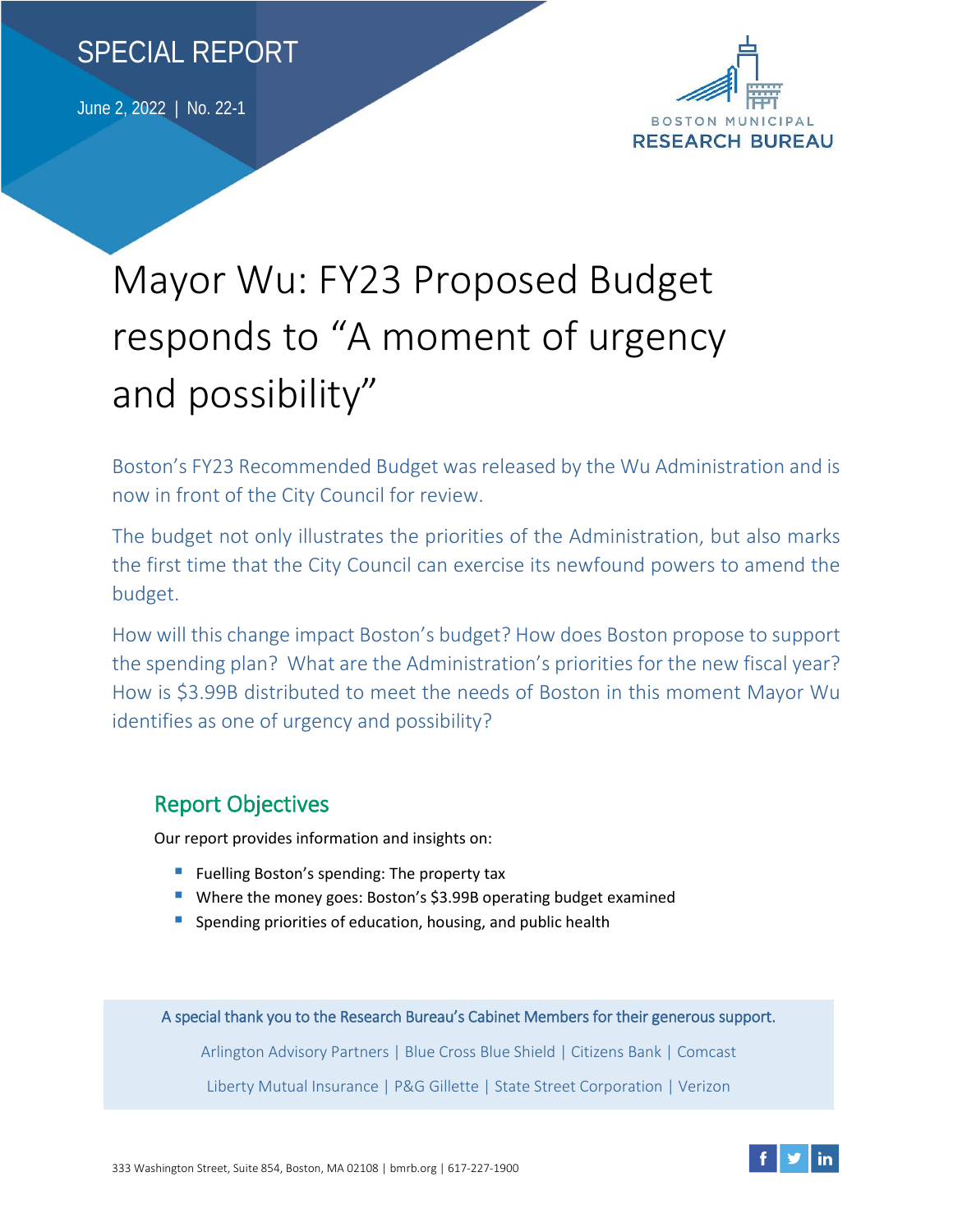#### **Overview**

The first budget of the Wu administration is making its way through Boston's new budget process and continues the tradition of conservative budgeting for both revenues and spending. Focusing on building a more connected city for everyone, this budget also navigates the continued uncertainties of the pandemic and eases the City into recovery, highlighting the importance of sound fiscal management. The FY23 proposed budget uses external (\$678.9M) and capital funds (\$558.5M) in conjunction with the operating budget to push forward the Wu administration's priorities. Mayor Wu cites ten key areas for FY23 where the City will continue to focus a coordinated all-funds budget:

- **Housing & Supportive Services**
- **Climate Resilience & Open Space**
- Public Safety & Emergency Response
- Behavioral & Mental Health
- **Exercise Conomic Opportunity & Inclusion**
- Amplifying All Voices
- Improving Mobility for All Bostonians
- Strengthening Arts & Culture
- Focusing on the Future
- Getting the Small Things Right

This *Special Report* focuses on the FY23 General Fund Operating and External Funds Budget. An analysis

of the Capital Budget will be forthcoming. In developing the FY23 budget, Mayor Wu and the City Council sought feedback from residents on how Boston's annual budget resources should be allocated through a series of neighborhood listening sessions and an online survey.

The FY23 proposed operating budget totals \$3.99B, a growth of \$215.7M or 5.7% over FY22. In March 2022, the City of Boston received AAA credit ratings for the eighth year in a row despite continuous pandemic-related challenges. The City anticipates increased economic activity but is proceeding with caution, illustrating the need of continuing to budget conservatively. The budget is largely supported by property taxes, which makes up 73.8% of all revenue, followed by state aid (12.4%) and excise taxes (3.9%). External funds for FY23 total \$678.9M, a decrease of \$156.7M over FY22. The 5-year Capital Budget totals \$3.6B.

The City is spending more on departments and is also in the process of negotiating union contracts, which is illustrated by the fact that total appropriations are expected to increase by \$146.2M. Fixed and mandatory costs are also expected to increase by \$69.5M as pensions, debt service, and state assessments continue to grow.

## Boston's New Budget Process

*\*Specific dates reflect FY23 deadlines*

- **April 13, 2022** 2<sup>nd</sup> Wednesday in April, the Mayor submits the budget to the City Council.
- **June 8, 2022**  $2^{nd}$  Wednesday in June, the City Council must take definite action on the budget: adopt, amend or reject entirely.

\* *Amended version of the budget cannot be higher than the total appropriation amount submitted by the Mayor. In FY23, that total = \$1.71B*

**June 15, 2022 - Mayor has 7 days from time** of City Council budgetary vote to approve or return the budget, either via amendments or rejecting the City Council budget entirely.

*\* 2/3 of the City Council is needed to override any amendment or budget resubmission of the Mayor.* 

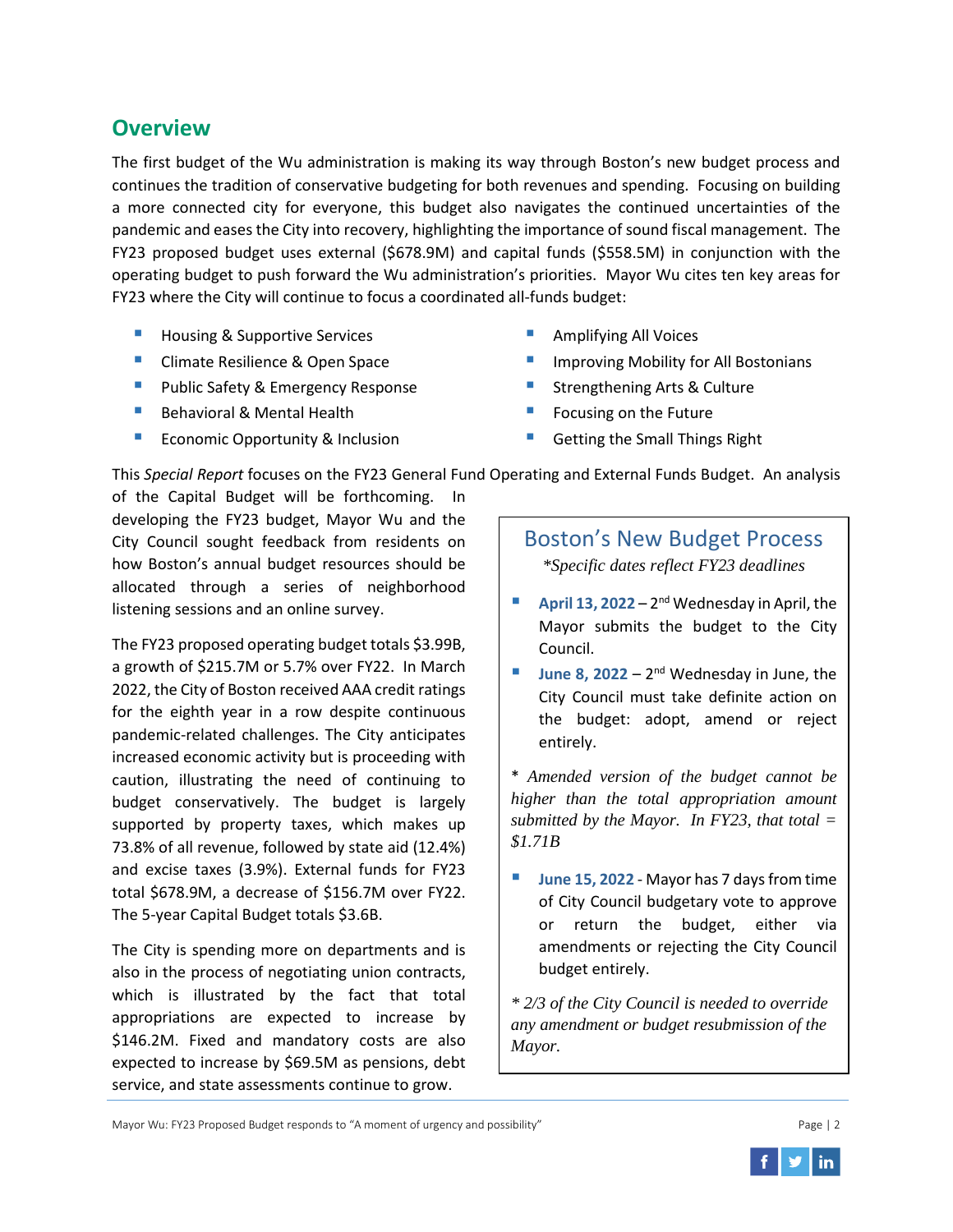#### Revenues

Proposed operating revenues for FY23 total \$3.99B, an increase of \$215.7M or 5.7%, from budgeted FY22 revenue. This includes \$3.9B in recurring revenue and \$80.0M in non-recurring revenue. Non-recurring revenues includes \$40.0M from ARPA funds that are earmarked as revenue replacement for the general fund. This is a \$15.0M decrease from the FY22 revenue replacement allotment of \$55.0M. Out of the \$560.0M ARPA funds that the City received in total, \$114.7M has been earmarked for revenue replacement for general fund operations from FY22 to FY24.



Boston continues to rely on two revenue sources, the property tax and state aid, for 86.2% of its revenues. Property taxes, Boston's largest revenue source, represents 73.8% of FY23's proposed total revenues and will increase by \$153.8M or 5.5% to a total of \$2.9B. This reliance on property taxes aided Boston during the pandemic, as this revenue source remained strong and thus, the City did not experience a drastic drop in revenues like other metropolitan cities. New growth has been the driver of the property tax in every year since FY15, outpacing the 2.5% allowable levy growth. However, in FY23, the Administration expects this trend to turn downward with \$60.0M in new growth (down \$21.8M from FY22), below the \$70.6M in 2.5% levy growth. New growth is expected to be fueled by more housing and lab space development.

State aid, the second largest revenue category, represents \$495.2M or 12.4% of all revenue and is budgeted to increase by \$16.3M or 3.4% from FY22. Out of the total state aid, \$225.5M comes from Chapter 70 Education Aid, \$213.8M from unrestricted general government aid (UGGA), and \$53.0M from charter school tuition reimbursement. The City expects to see an increase in state aid, specifically UGGA, charter school tuition reimbursement, and Chapter 70, as the State finalizes its FY23 budget.

#### Local Receipts

Excise taxes are expected to increase as well, though not to pre-pandemic levels. The City anticipates \$157.4M in excise taxes, an increase of \$42.3M or 36.7% from FY22. Room occupancy, aircraft, and meals excise are projected to have the largest growth from the prior year, illustrating further improvement in a return to a normal economy.

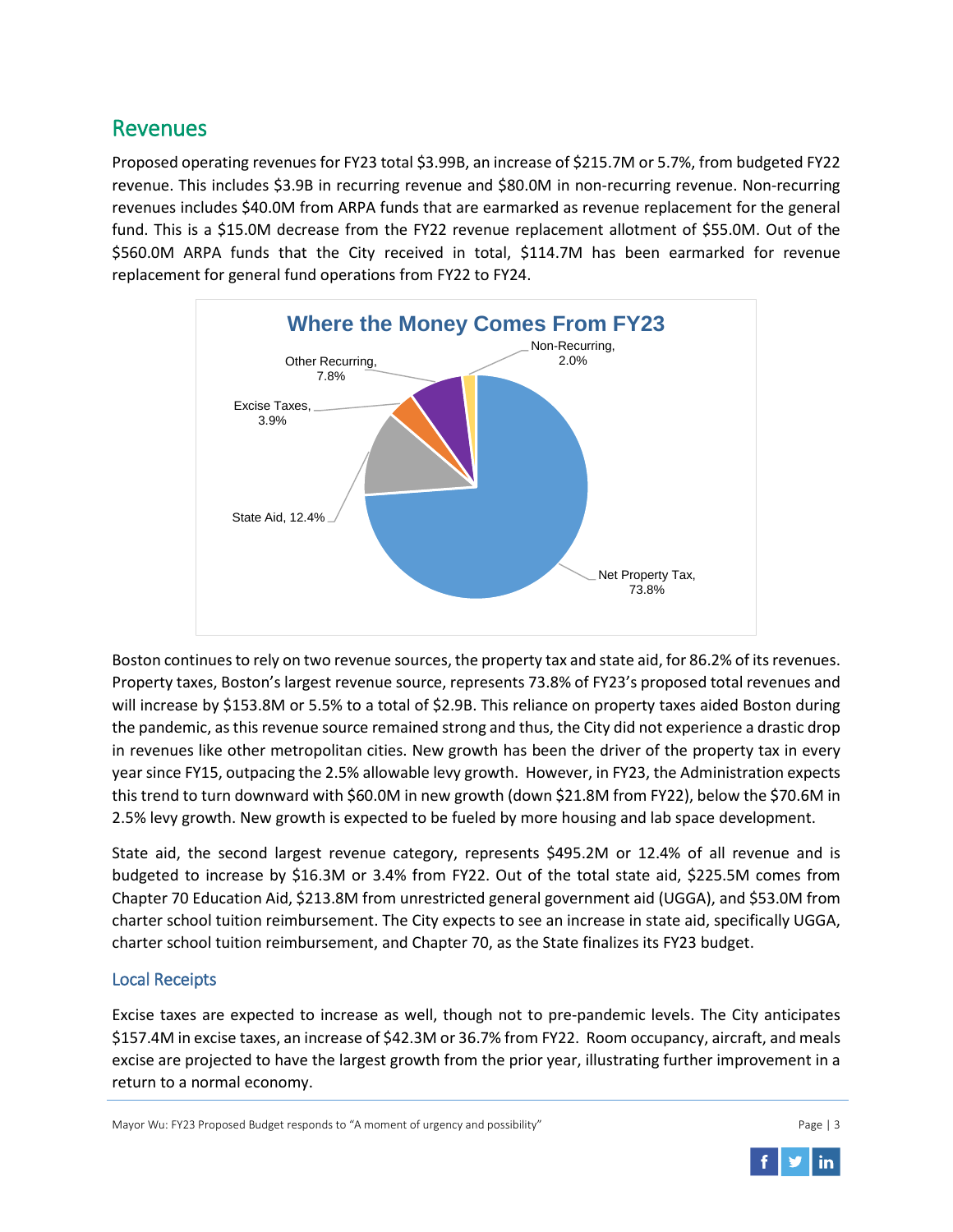

Revenue from licenses and permits is anticipated to total \$78.6M, growing by \$4.2M or 5.6%. The majority of this growth (\$3.0M) comes from building permits, totaling \$48.0M. This is due to increased construction of commercial, mixed-use, and residential properties in Boston, particularly in Seaport, Dorchester, and Back Bay.

Payments-in-lieu of taxes are forecasted to remain relatively the same at \$51.1M, only increasing by \$1.5M (3.0%) from FY22. The small growth primarily comes from inflation adjustments.

In the last couple years, the City had allowed some deferral of payments owed due to impacts caused by the pandemic. The proposed FY23 budget does not anticipate any major rollover payments from FY22, though there might be some FY22 revenues included due to a lag in reporting.

## Expenditures

The Mayor's proposed FY23 budget targets 66.4% of spending for salaries and employee benefits. The City's workforce is projected to increase 430.1 FTEs from January 1, 2022 to January 1, 2023. The FY23 proposed spending for City departments represents 65.9% of expenditures, while 33.7% is earmarked for the fixed, less flexible areas such as mandatory costs and employee benefits. The remaining 0.4% is for non-departmental accounts. Total departmental appropriations stand at \$2.7B, fixed costs at \$1.3B, and \$17.0M for non-departmental costs.

#### Departmental Spending

Spending for departments reflects Mayor Wu's priorities such as education, housing, and public health, as well as easing into a pandemic recovery and totals \$2.7B, an increase of \$146.2M or 5.9%. Almost half

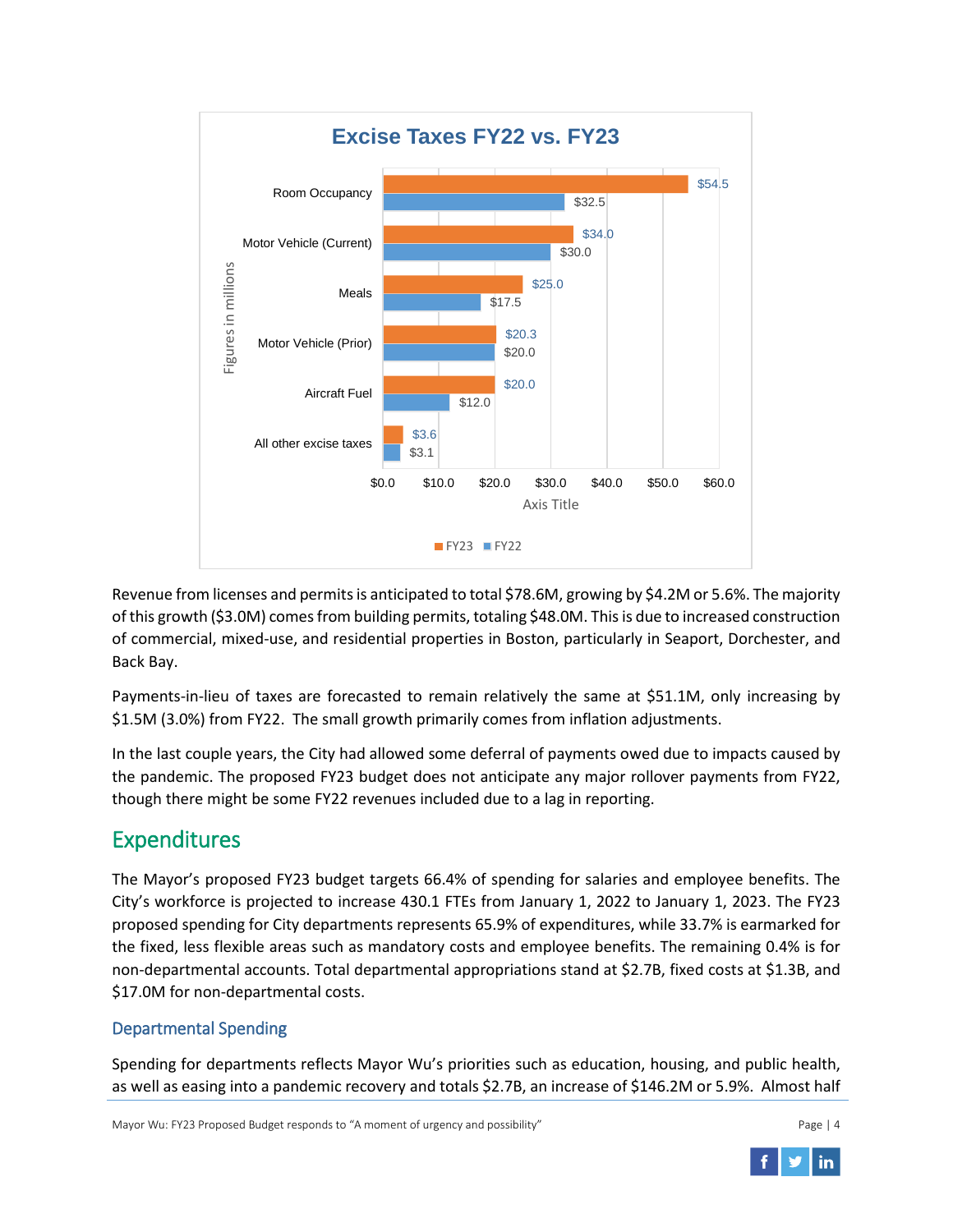of the departmental spending increase is due to growth in the Reserve for Collective Bargaining. The City is currently negotiating the vast majority of its union agreements and expects to settle most this year. This reserve will be distributed among departments once contracts are funded.

**EDUCATION:** The Boston Public Schools (BPS) budget is expected to increase by \$36.0M, totaling \$1.20B (net of health insurance) for FY23. The BPS absorbs 30.2% of the city's total planned spending. Funding directed to schools through the Weighted Student Funding formula and soft landings will grow to \$853.0M along with a \$334.0M allocation to central services such as transportation, special education, and facilities. Direct funding toward schools represent 89.0% of the total BPS budget. The increased spending will help schools fund a greater number of both part time and full time positions – including social workers, school

| т қин <del>с</del> ә ттттинонә                                            |                                         |                                |                                |         |
|---------------------------------------------------------------------------|-----------------------------------------|--------------------------------|--------------------------------|---------|
| Department/Account                                                        | <b>FY22</b><br>Current<br><b>Budget</b> | <b>FY23</b><br>April<br>Budget | Variance<br>FY22-FY23 Variance | %       |
| School [1]                                                                | \$1,166.2                               | \$1,202.2                      | \$36.0                         | 3.1%    |
| Fire                                                                      | 275.7                                   | 278.6                          | 2.9                            | 1.0%    |
| Police                                                                    | 400.1                                   | 395.9                          | $-4.3$                         | $-1.1%$ |
| <b>Public Health Commission</b>                                           | 110.7                                   | 117.7                          | 7.0                            | 6.3%    |
| Public Works [2]                                                          | 123.4                                   | 128.1                          | 4.7                            | 3.8%    |
| Mayor's Office of Housing                                                 | 35.4                                    | 41.9                           | 6.5                            | 18.3%   |
| Reserve for Collective<br>Bargaining                                      | 8.0                                     | 79.0                           | 71.0                           | 889.5%  |
| Other Dept'l                                                              | 360.1                                   | 382.5                          | 22.4                           | 6.2%    |
| <b>Subtotal Departmental</b>                                              | \$2,479.5                               | \$2,625.7                      | \$146.2                        | 5.9%    |
| <b>Subtotal Non-</b><br>Departmental                                      | \$17.0                                  | \$17.0                         | \$0.0                          | 0.0%    |
| <b>Subtotal Other Less</b><br>Flexible.<br><b>Mandatory/Benefit Costs</b> | \$1,274.8                               | \$1,344.3                      | \$69.5                         | 5.5%    |
| <b>Grand Grand Total</b>                                                  |                                         | \$3,771.3 \$3,987.0            | \$215.7                        | 5.7%    |

Where the Money Goes FY22-FY23 *Figures in millions*

[1] Does not include health benefits. [2] Includes snow removal. Source: City of Boston Budgets

psychologists, and guidance counselors – and expand access to libraries across the district. Furthermore, the Schools Department will have access to \$8.0M in Elementary and Secondary School Emergency Relief (ESSER) funds to implement further changes.

**HOUSING:** The FY23 operating budget for Mayor's Office of Housing, previously known as the Department of Neighborhood Development, is \$41.9M, an increase of \$6.5M from FY22, or 18.3%. As part of this increase, a \$1.2M investment is expected to offer housing and case management for individuals experiencing homelessness and \$644,000 will expand housing stability services such as legal assistance among other initiatives. The Office of Housing is also expected to have \$145.0M in external funds for FY23.

**PUBLIC SAFETY**: Despite increasing the cadet class to 30 cadets to improve diversity, the Police Department's proposed budget of \$395.9M is a decrease by \$4.3M, or 1.1%, mostly due to a high attrition level. The Police Department pays cadets and newly-sworn officers less than the officers retiring, thus reducing personnel costs. The department is continuing its efforts to reduce spending on overtime by increasing health services for current officers.

The Fire Department budget at \$278.6M has a growth of \$2.9M or 1.0%, primarily due to personnel spending increases and a required lease payment for the Special Operations team which is expected to cost approximately \$600,000. Previous investments in facility improvements, health and wellness programs, and the cadet program will continue.

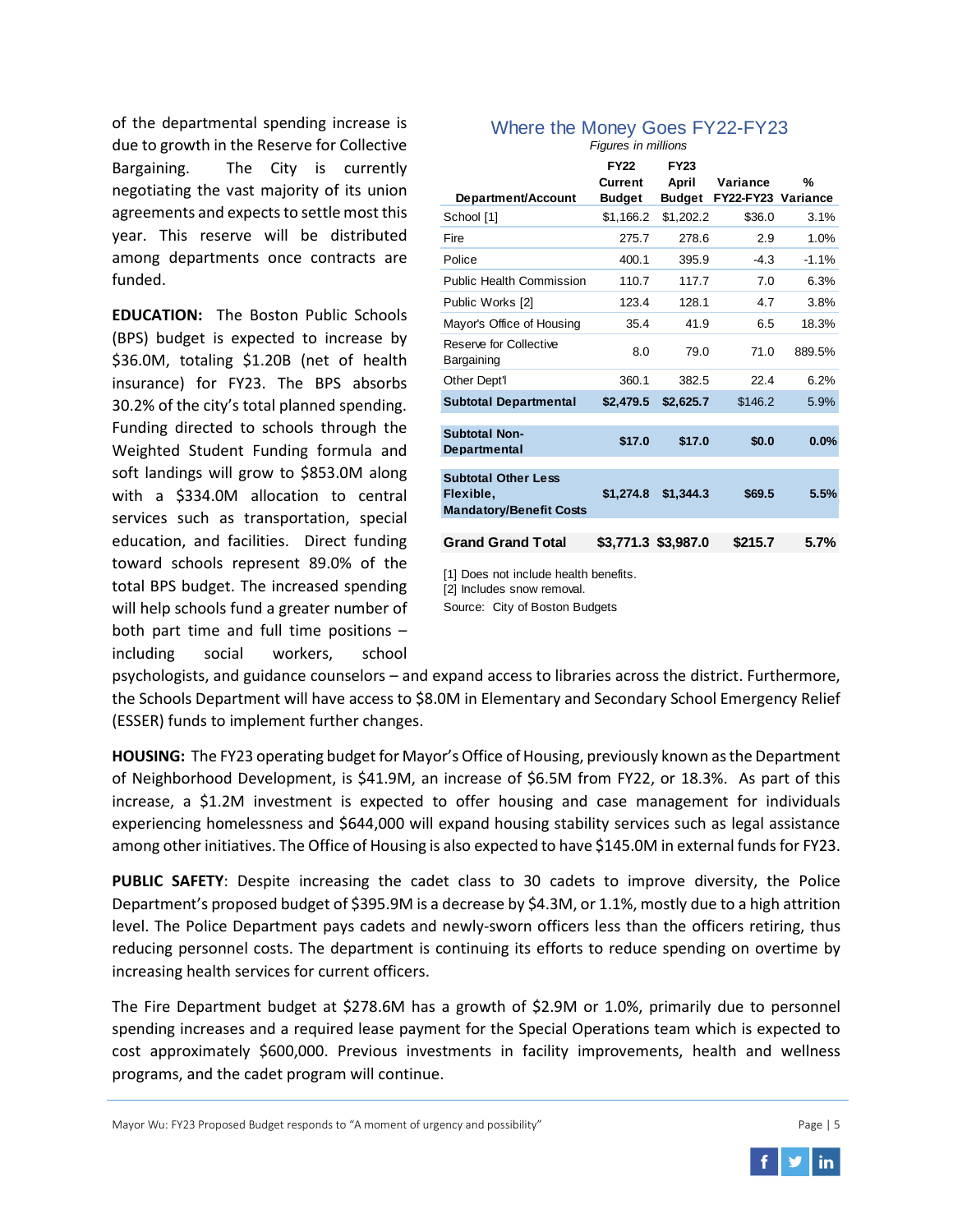**PUBLIC WORKS:** The Public Works Department is budgeted at \$128.1M, a growth of \$4.7M or 3.8%. This includes the budget for snow and winter management. The growth in budgeted spending is driven by increases in waste removal contracts. The department also plans on expanding its Zero Waste Initiative and start a composting pilot program as part of its investments.

**PUBLIC HEALTH:** The Public Health Commission (PHC) budget of \$117.7M is expected to increase by \$7.0M, or 6.3%. Part of this growth is driven by the PHC looking beyond recovering from the Covid-19 pandemic and bolstering its preparedness for potential future public health crises. To do so, the PHC has added twelve positions to its public heath preparedness team. Investments in mental health are also increasing considerably with a new Chief of Mental and Behavioral Health position and three additional positions to further study the mental health landscape in the city.

**OTHER DEPARTMENTS**: Spending on all other departments, totaling \$382.5M, is expected to increase by \$22.4M, or 6.2%, from FY22. While some departments encountered minor changes, some are expected to experience large shifts. For example, the Office of Economic Opportunity and Inclusion is anticipated to increase by \$2.4M or 81.0%. Most of this growth will support businesses coming out of the pandemic. It also plans on investing \$1.0M on Main Streets, creating a \$1.0M Legacy Business Fund, and continuing to support small businesses through grant funds. Furthermore, the Mayor's Office is expected to increase by \$570,546, or 10.5%, as the department has hired more senior-level positions to help implement the Mayor's transformative agenda.

#### Fixed Costs

Fixed costs, such as debt service, assessments, health insurance, and pensions, represent 33.7% of the recommended budget and are expected to grow to \$1.34B in FY23, a \$69.5M or 5.5% increase from the current FY22 budget. The bulk of the growth comes from an additional \$30.2M in pensions, which is in line with the City's pension schedule as determined by the Boston Retirement Board. Charter school tuition reimbursement is anticipated to increase by \$16.3M to \$267.9M as part of the phased implementation of the 2019 Student Opportunity Act. Debt service is expected to grow by \$15.3M, or 7.5%, to \$219.0M, and is used to finance the City's capital plan.

#### Personnel Spending

The City plans to spend 66.4% of its budget on employee salaries and benefits, a total of \$2.65B. This is an increase of \$131.6M, or 5.2% from FY22. Salaries alone are expected to total \$1.84B, a growth of \$89.9M, or 5.1% from the previous fiscal year. Spending for employee benefits continues to drive personnel costs upward, with overall benefits increasing by \$41.7M or 5.4%.

Leading the growth in benefits are costs for pensions of \$353.9M, an increase of \$30.2M, or 9.3% over FY22. Health Insurance costs proposed for FY23 for both the City and BPS are estimated at \$362.4M, an increase of \$9.6M, or 2.7%. FY23 is the second year of a five-year cost reform agreement in place that controls yearly increases and avoids new health care cost increases. Remaining personnel costs, which include OPEB and Medicare among others, are set to increase by \$1.9M, or 2.2%.

The City's workforce is projected to increase by 430.1 FTEs from January 1, 2022 to January 1, 2023. The bulk of this increase is set to come from education, as the school department hopes to hire 82.4 FTEs.

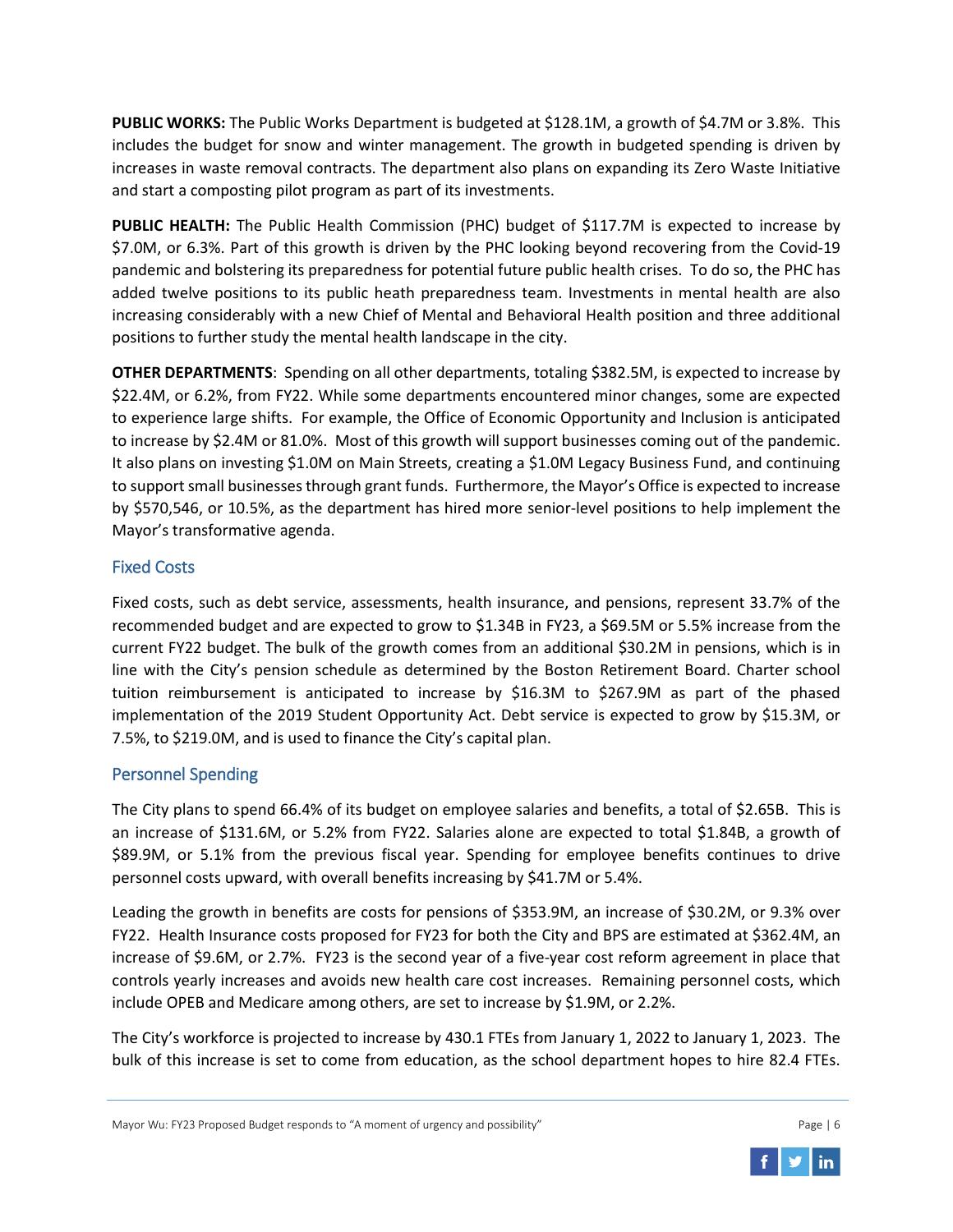Public Safety is expected to increase by 71.1 FTEs, with the Police adding 60.6 FTEs and Fire adding 10.5 FTEs. The PHC will take on an additional 44.0 FTEs as it seeks to expand programs.

## External Funds

Boston is expected to receive \$678.9M in external funds in FY23, a decrease of \$156.7M or 18.8% from FY22. This decrease is due to the city's ESSER funds not fully reflected in the FY23 external fund data because they have not yet been allocated. Because of that, external funds for Boston Public Schools alone dropped \$160.8M or 46.0%. Of that decrease, \$122.3M came from personnel and educational services, as well as building repairs and other contractual services. Thirty-three departments and agencies expect to receive some form of external funding. The eight departments on the table below expect to receive over 94.1% of the City's external funds with 49.1% of all external fund allocated towards education or housing.



For FY23, the City has \$349.5M in ARPA funds to allocate. This money must be appropriated by December 2024 and expended by December 2026. The administration has proposed setting aside \$206.0M (58.9%) of remaining ARPA funds towards housing projects, including stabilizing housing, producing financial assistance programs for homeowners, and creating more affordable housing units in the city. Other significant investments include \$34.0M for increasing economic opportunities and inclusion, as well as \$31.5M for focusing on climate resiliency. However, while the City Council supports these initiatives, many members are proposing their own ideas on how to use the remaining ARPA funds.